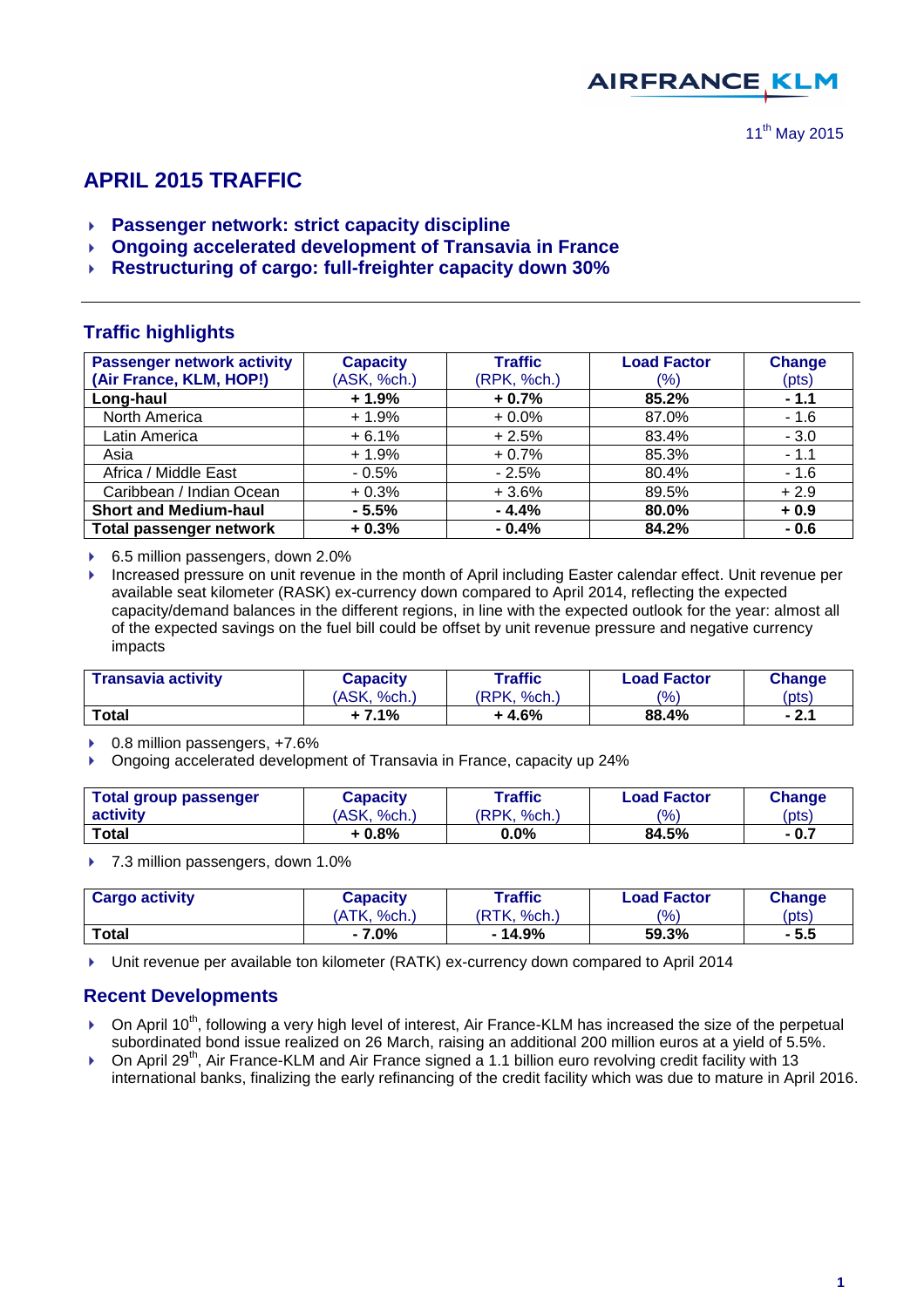# **Agenda**

21 May 2015: Annual General Meeting of shareholders 8 June 2015: May 2015 traffic 8 July 2015: June 2015 traffic

**Bertrand Delcaire Dirk Voermans** +33 1 41 56 56 00  $+33$  1 49 89 52 59<br>bedelcaire@airfranceklm.com **[www.airfranceklm.com](http://www.airfranceklm.com/)**

**Investors**<br> **Bertrand Delcaire**<br> **Dirk Voermans Example 10 and 10 and 10 and 10 and 10 and 10 and 10 and 10 and 10 and 10 and 10 and 10 and 10 and 10 and 10 and 10 and 10 and 10 and 10 and 10 and 10 and 10 and 10 and 10** [bedelcaire@airfranceklm.com](mailto:bedelcaire@airfranceklm.com) divoermans@airfranceklm.com Website: **[www.airfranceklm-finance.com](http://www.airfranceklm-finance.com/)**